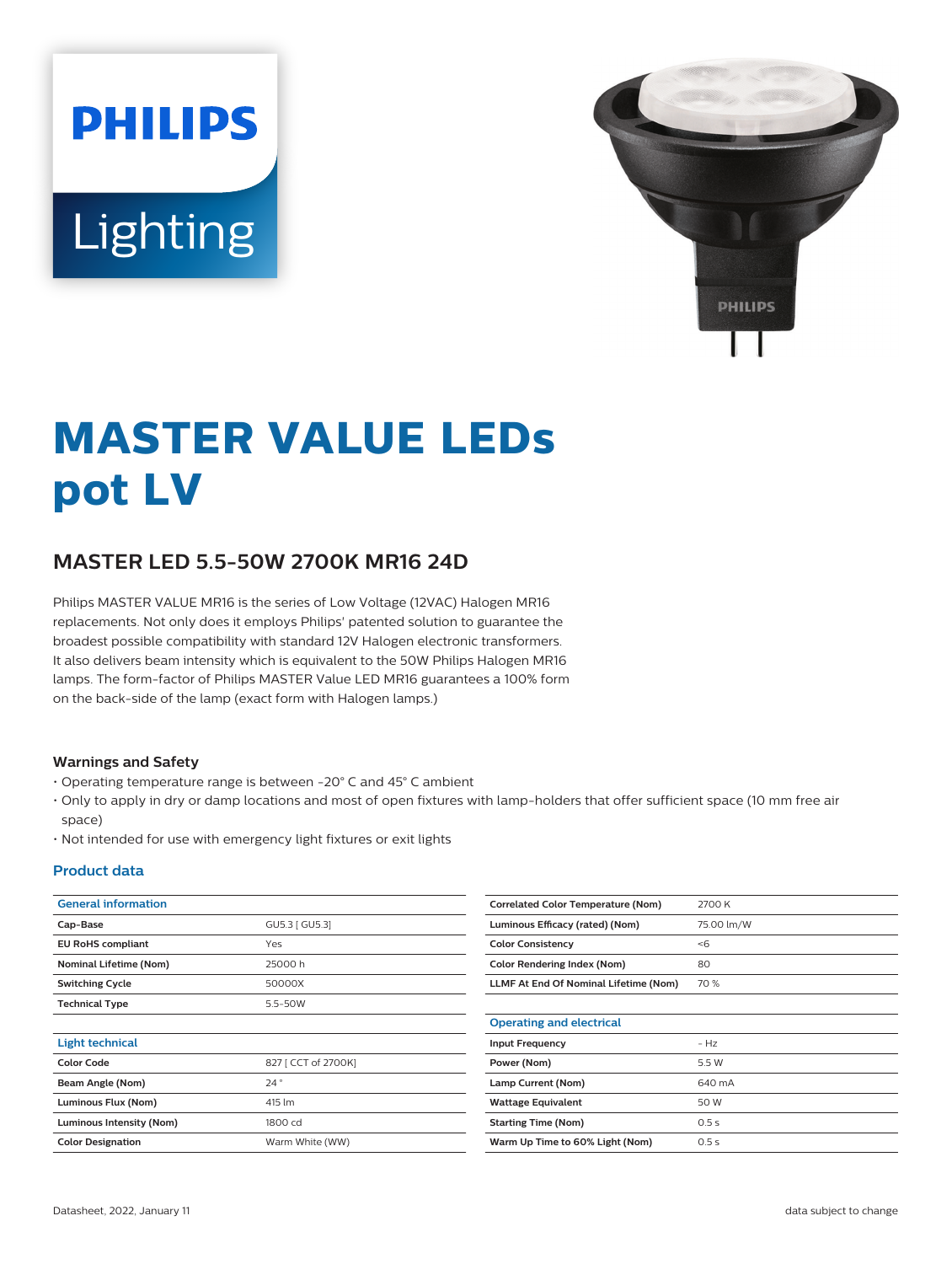## **MASTER VALUE LEDspot LV**

| Power Factor (Nom)                  | 0.7               |  |
|-------------------------------------|-------------------|--|
| Voltage (Nom)                       | 12V               |  |
|                                     |                   |  |
| <b>Temperature</b>                  |                   |  |
| T-Case Maximum (Nom)                | 95 °C             |  |
|                                     |                   |  |
| <b>Controls and dimming</b>         |                   |  |
| Dimmable                            | <b>No</b>         |  |
|                                     |                   |  |
| <b>Mechanical and housing</b>       |                   |  |
| <b>Bulb Shape</b>                   | MR16 [2inch/50mm] |  |
|                                     |                   |  |
| <b>Approval and application</b>     |                   |  |
| <b>Suitable For Accent Lighting</b> | Yes               |  |

| Energy Consumption kWh/1000 h        | - kWh                             |  |
|--------------------------------------|-----------------------------------|--|
|                                      |                                   |  |
| <b>Product data</b>                  |                                   |  |
| Full product code                    | 871869647599700                   |  |
| Order product name                   | MASTER LED 5.5-50W 2700K MR16 24D |  |
| <b>EAN/UPC - Product</b>             | 8718696475997                     |  |
| Order code                           | 929001145908                      |  |
| <b>Numerator - Quantity Per Pack</b> |                                   |  |
| Numerator - Packs per outer box      | 10                                |  |
| Material Nr. (12NC)                  | 929001145908                      |  |
| Net Weight (Piece)                   | 0.035 kg                          |  |

#### **Dimensional drawing**



**MASTER LED 5.5-50W 2700K MR16 24D**

#### **Photometric data**



CalcuLuX Photometrics 4.5 Philips Lighting B.V. Page: 1/1

**MASTER LED 5.5-50W MR16 GU5.3 2700K 415lm 24D**

| Product                           |         |       |
|-----------------------------------|---------|-------|
| MASTER LED 5.5-50W 2700K MR16 24D | 50.2 mm | 49 mm |



**MASTER LED 5.5-50W MR16 GU5.3 2700K 415lm 24D**